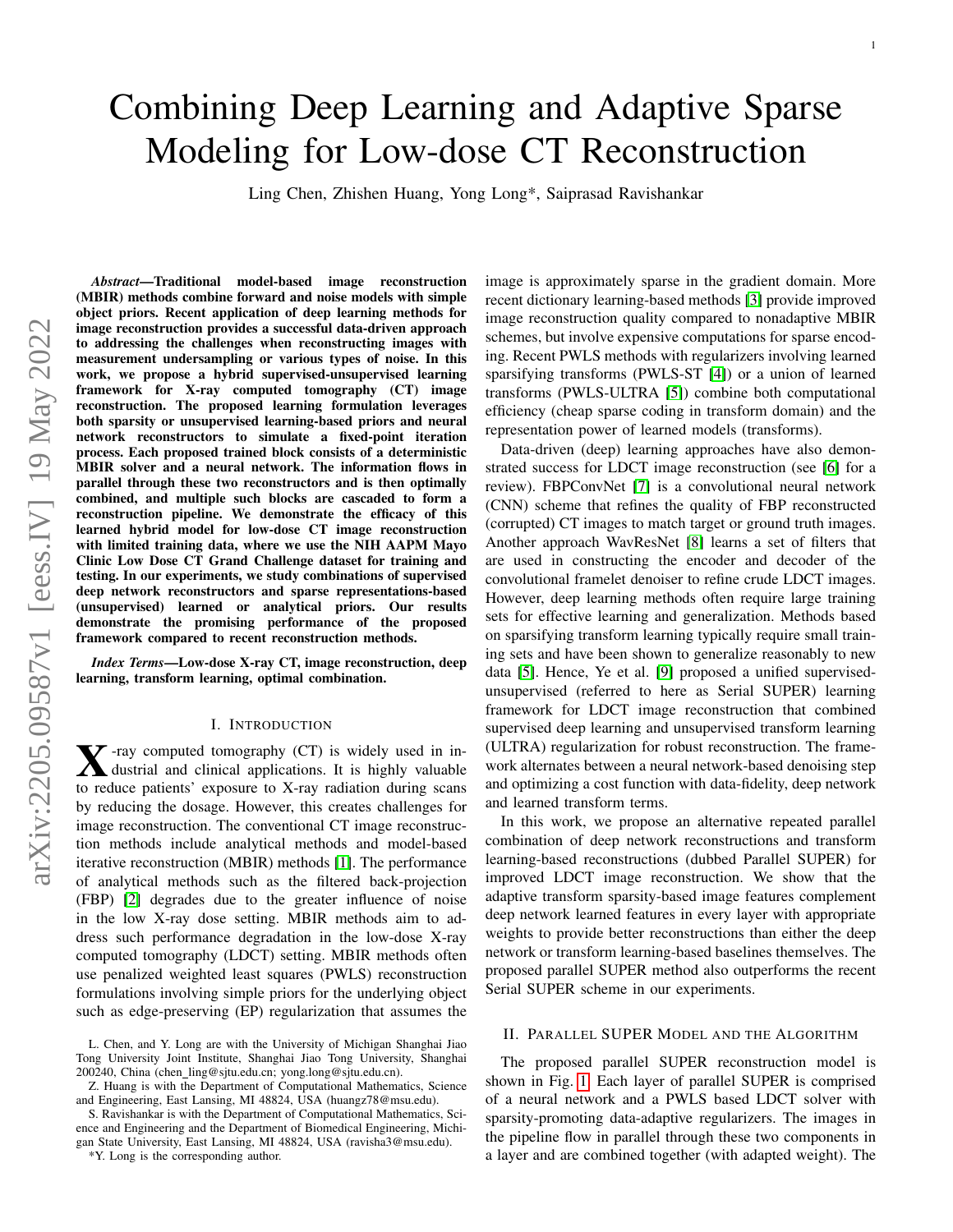<span id="page-1-0"></span>

Fig. 1: Overall structure of the proposed Parallel SUPER framework.

framework consists of multiple such parallel SUPER layers to ensure empirical reconstruction convergence. In this work, we have used the FBPConvNet model in the supervised module and PWLS-ULTRA as the unsupervised reconstruction module with a pre-learned union of transforms. However, specific deployed modules in the parallel SUPER framework can be replaced with other parametric models or MBIR methods.

## *A. Supervised Module*

The supervised modules are trained sequentially. We set the loss function during training to be the root-mean-squared error (RMSE) to enforce alignment between the refined images and ground truth images. In the l-th parallel SUPER layer, the optimization problem for training the neural network is:

<span id="page-1-2"></span>
$$
\min_{\boldsymbol{\theta}^{(l)}} \sum_{n=1}^{N} \|G_{\boldsymbol{\theta}^{(l)}}(\widetilde{\mathbf{x}}_n^{(l-1)}) - \mathbf{x}_n^{\star}\|_2^2, \tag{1}
$$

where  $G_{\theta^{(l)}}(\cdot)$  denotes the neural network mapping in the lth layer with parameters  $\theta^{(l)}$ ,  $\tilde{\mathbf{x}}_n^{(l-1)}$  is the *n*-th input image<br>from  $(l-1)$  th layer  $\mathbf{x}^*$  is the corresponding regular does from  $(l - 1)$ -th layer,  $\mathbf{x}_n^*$  is the corresponding regular-dose (reference) image or the training label. Note that the neural networks in different layers have different parameters.

## *B. Unsupervised Module*

For the unsupervised module of each layer, we solve the following MBIR problem to reconstruct an image  $\mathbf{x} \in \mathbb{R}^{N_p}$ from the corresponding noisy sinogram data  $y \in \mathbb{R}^{N_d}$ :

<span id="page-1-1"></span>
$$
\min_{\mathbf{x} \ge 0} J(\mathbf{x}, \mathbf{y}) := \underbrace{\frac{1}{2} ||\mathbf{y} - \mathbf{A}\mathbf{x}||_{\mathbf{W}}^2}_{:=L(\mathbf{A}\mathbf{x}, \mathbf{y})} + \beta \mathcal{R}(\mathbf{x}),\tag{2}
$$

where  $\mathbf{W} = \text{diag}\{w_i\} \in \mathbb{R}^{N_d \times N_d}$  is a diagonal weighting matrix with the diagonal elements  $w_i$  being the estimated inverse variance of  $y_i$ ,  $\mathbf{A} \in \mathbb{R}^{N_d \times N_p}$  is the system matrix of the CT scan,  $L(\mathbf{A}\mathbf{x}, \mathbf{y})$  is the data-fidelity term, penalty  $\mathcal{R}(\mathbf{x})$ is a (learning-based) regularizer, and the parameter  $\beta > 0$ controls the noise and resolution trade-off.

In this work, we use the PWLS-ULTRA method to reconstruct an image x from noisy sinogram data y (measurements) with a union of pre-learned transforms  $\{\mathbf{\Omega}_k\}_{k=1}^K$ . The image reconstruction is done through the following nonconvex optimization problem:

$$
\widehat{\mathbf{x}}^{(l)}(\mathbf{y}) = \arg\min_{\mathbf{x}} \left\{ \frac{1}{2} ||\mathbf{y} - \mathbf{A}\mathbf{x}||_{\mathbf{W}}^2 + \min_{\mathbf{x}, \mathbf{z}_j} \sum_{k=1}^K \sum_{j \in \mathcal{C}_k} \left( ||\mathbf{\Omega}_k \mathbf{P}_j \mathbf{x} - \mathbf{z}_j||_2^2 + \gamma^2 ||\mathbf{z}_j||_0 \right) \right\},
$$
\n(3)

where  $\hat{\mathbf{x}}^{(l)}(\mathbf{y})$  is the reconstructed image by the unsupervised<br>solver in the l th lover the operator  $\mathbf{P}_{k} \in \mathbb{R}^{l \times N_{n}}$  oxtracts the i. solver in the *l*-th layer, the operator  $P_j \in \mathbb{R}^{l \times N_p}$  extracts the *j*th patch of l voxels of image x as  $P_jx$ ,  $z_j$  is the corresponding sparse encoding of the image patch under a matched transform, and  $\mathcal{C}_k$  denotes the indices of patches grouped into the  $k$ th cluster with transform  $\Omega_k$ . Minimization over  $\mathcal{C}_k$  indicates the computation of the cluster assignment of each patch. The regularizer  $\mathcal R$  includes an encoding error term and an  $\ell_0$ sparsity penalty counting the number of non-zero entries with weight  $\gamma^2$ . The sparse encoding and clustering are computed simultaneously. We apply the alternating minimization method from [\[5\]](#page-3-4) (with inner iterations for updating x) on the above optimization problem. The algorithm also uses a different (potentially better) initialization in each parallel SUPER layer, which may benefit solving the involved nonconvex optimization problem.

## *C. Parallel SUPER Model*

The main idea of the Parallel SUPER framework is to combine the supervised neural networks and iterative model-based reconstruction solvers in each layer. Define  $\mathcal{M}(\tilde{\mathbf{x}}^{(l-1)}, \mathbf{y}; \Gamma)$ <br>as an iterative MBIP solver with initial solution  $\tilde{\mathbf{x}}^{(l-1)}$ as an iterative MBIR solver with initial solution  $\tilde{\mathbf{x}}^{(l-1)}$ ,<br>noisy sincerem data y and hyperparameter setting  $\Gamma$  to solve noisy sinogram data y and hyperparameter setting  $\Gamma$  to solve optimization problem [\(2\)](#page-1-1). In the l-th layer, the parallel SUPER model is formulated as:

$$
\widetilde{\mathbf{x}}^{(l)} = \lambda \cdot G_{\theta^{(l)}}(\widetilde{\mathbf{x}}^{(l-1)}) + (1 - \lambda) \cdot \widehat{\mathbf{x}}^{(l)}(\mathbf{y})
$$
\n
$$
\text{s.t.} \begin{cases}\n\widehat{\mathbf{x}}^{(l)}(\mathbf{y}) = \mathcal{M}(\widetilde{\mathbf{x}}^{(l-1)}, \mathbf{y}; \Gamma), \\
\theta^{(l)} = \min_{\theta^{(l)}} \sum_{n=1}^{N} ||G_{\theta^{(l)}}(\widetilde{\mathbf{x}}^{(l-1)}_n) - \mathbf{x}^{\star}_n||_2^2, \\
\end{cases} (P0)
$$

where  $\lambda$  is the nonnegative weight parameter for the neural network output in each layer and it is selected and fixed in all layers. Each parallel super layer can be thought of as a weighted average between a supervised denoised image and a reconstructed low-dose image from the unsupervised solver. Repeating multiple parallel SUPER layers simulates a fixedpoint iteration to generate an ultimate reconstructed image.

The Parallel SUPER training algorithm based on (P0) is shown in Algorithm 1. The Parallel SUPER reconstruction algorithm is the same except that it uses the learned network weights in each layer.

#### <span id="page-1-3"></span>III. EXPERIMENTS

#### *A. Experiment Setup*

In our experiments, we use the Mayo Clinics dataset established for "the 2016 NIH-AAPM-Mayo Clinic Low Dose CT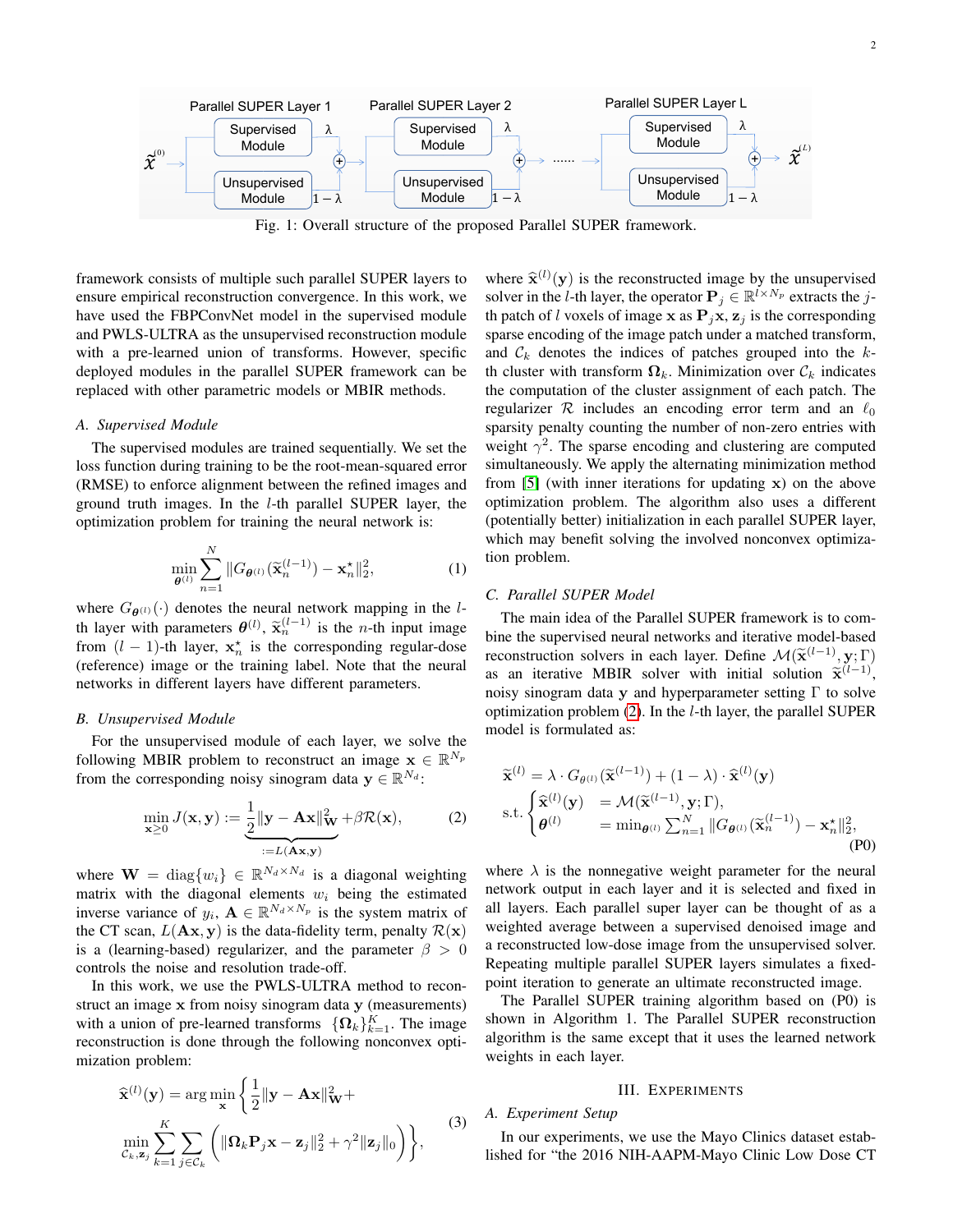## Algorithm 1 Parallel SUPER Training Alogorithm

Input: N pairs of reconstructed low-dose images and corresponding regulardose reference images  $\{(\tilde{\mathbf{x}}_n^{(0)}, \mathbf{x}_n^*)\}_{n=1}^N$ , low-dose sinograms  $\{y_n\}$ , weights  $\mathbf{W} \quad \forall n$  number of parallel SUPER layers L, weight of the supervised  $\mathbf{W}_n$ ,  $\forall$  n, number of parallel SUPER layers L, weight of the supervised module  $\lambda$ ,

**Output:** supervised module parameters  $\{\theta^{(l)}\}_{l=1}^L$ .

**for** 
$$
l = 0, 1, 2, \ldots, L
$$
 **do**

(1) Update  $\hat{\mathbf{x}}_n^{(l)}(\mathbf{y}_n)$ : using  $\tilde{\mathbf{x}}_n^{(l-1)}$  as initial image, use the PWLS-<br>ULTDA gradual with  $\mathbf{W}_{n}$ ,  $[\mathbf{S}]$  to abtain such  $\hat{\mathbf{x}}_n^{(l)}$  (see )  $_{n}^{(l)}(\mathbf{y}_{n}).$ 

ULTRA method with **W**<sub>n</sub> [\[5\]](#page-3-4) to obtain each  $\hat{\mathbf{x}}_n^{(t)}(\mathbf{y}_n)$ .<br>(2) **Update**  $\theta^{(l)}$ **:** with *N* paired images  $\{(\tilde{\mathbf{x}}_n^{(l-1)}, \mathbf{x}_n^*)\}_{n=1}^N$ , train the supervised model by solving problem [\(1\)](#page-1-2) to obtain  $\theta^{(l)}$ 

(3) Generate the output of *l*-th layer  $\tilde{\mathbf{x}}_n^{(l)}$ ; use formula in [\(P0\)](#page-1-3) to obtain the output  $\tilde{\mathbf{x}}^{(l)}$   $\vee$  or obtain the output  $\tilde{\mathbf{x}}_n^{(l)} \forall n$ .

end for

Grand Challenge" [\[10\]](#page-3-9). We choose 520 images from 6 of 10 patients in the dataset, among which 500 slices are used for training and 20 slices are used for validation. We randomly select 20 images from the remaining 4 patients for testing. We project the regular dose CT images  $x^*$  to sinograms y by adding Poisson and additive Gaussian noise to them as follows:

$$
y_i = -\log\left(I_0^{-1}\max\left(\text{Poisson}\{I_0e^{-[\mathbf{A}\mathbf{x}^*]_i}\} + \mathcal{N}\{0,\,\sigma^2\},\epsilon\right)\right),\,
$$

where the original number of incident photons per ray is  $I_0 =$  $10<sup>4</sup>$ , the Gaussian noise variance is  $\sigma^2 = 25$ , and  $\epsilon$  [\[11\]](#page-3-10) is a small positive number to avoid negative measurement data when taking the logarithm.

We use the Michigan Image Reconstruction Toolbox to construct fan-beam CT geometry with 736 detectors  $\times$  1152 regularly spaced projection views, and a no-scatter monoenergetic source. The width of each detector column is 1.2858 mm, the source to detector distance is 1085.6 mm, and the source to rotation center distance is 595 mm. We reconstruct images of size  $512 \times 512$  with the pixel size being  $0.69$  mm  $\times$  0.69 mm.

### *B. Parameter Settings*

In the parallel SUPER model, we use FBPConvNet as the supervised module and PWLS-ULTRA as the unsupervised module. It takes about 10 hours for training the model for 10 layers in a GTX Titan GPU graphics processor. We train models for different values of the parameter  $\lambda$  (to then select an optimal value), including 0.1, 0.3, 0.5, 0.7, and 0.9. During the training of the supervised method, we ran 4 epochs (kept small to reduce overfitting risks) of the stochastic gradient descent (SGD) optimizer for the FBPConvNet module in each parallel SUPER layer. The training hyperparameters of FBPConvNet are set as follows: the learning rate decreases logarithmically from 0.001 to 0.0001; the batchsize is 1; and the momentum parameter is 0.99. The filters are initialized in the various networks during training with i.i.d. random Gaussian entries with zero mean and variance 0.005. For the unsupervised module, we have trained a union of 5 sparsifying transforms using 12 slices of regular-dose CT images (which are included in the 500 training slices). Then, we use the prelearned union of 5 sparsifying transforms to reconstruct images with 5 outer iterations and 5 inner iterations of PWLS-ULTRA.

In the training and reconstruction with ULTRA, we set the parameters  $\beta = 5 \times 10^3$  and  $\gamma = 20$ . PWLS-EP reconstruction is used as the initialization  $\tilde{\mathbf{x}}^{(0)}$  of the input of network in the first layer first layer.

We compare the proposed parallel SUPER model with the unsupervised method (PWLS-EP), standalone supervised module (FBPConvNet), standalone unsupervised module (PWLS-ULTRA), and the serial SUPER model. PWLS-EP is a penalized weighted-least squares reconstruction method with edge-preserving hyperbola regularization. For the unsupervised method (PWLS-EP), we set the parameters  $\delta = 20$ and  $\beta = 2^{15}$  and run 100 iterations to obtain convergent results. In the training of the standalone supervised module (FBPConvNet), we run 100 epochs of training to sufficiently learn the image features with low overfitting risks. In the standalone unsupervised module (PWLS-ULTRA), we use the pre-learned union of 5 sparsifying transforms to reconstruct images. We set the parameters  $\beta = 10^4$  and  $\gamma = 25$ , and run 1000 alternations with 5 inner iterations to ensure good performance. In the serial SUPER model, we run 4 epochs of training when learning the supervised modules (FBPConvNet), and we use the pre-learned union of 5 sparsifying transforms and set the parameters  $\beta = 5 \times 10^3$ ,  $\gamma = 20$  and  $\mu = 5 \times 10^5$  to reconstruct images with 20 alternations and 5 inner iterations for the unsupervised module (PWLS-ULTRA).

<span id="page-2-0"></span>*C. Results*



Fig. 2: RMSE (over 20 test slices) comparison with different choices of parameters.

To compare the performance quantitatively, we compute the RMSE in Hounsfield units (HU) and structural similarity index measure (SSIM) [\[12\]](#page-3-11) for the reconstructed images. For a reconstructed image  $\hat{x}$ , RMSE is defined as  $\sqrt{\sum_{j=1}^{N_p} (\hat{x}_j - x_j^{\star})^2/N_p}$ , where  $x_j^{\star}$  denotes the reference regular-dose image intensity at the j-th pixel location and  $N_p$ is the number of pixels.

We train the parallel SUPER framework with different choices of the parameter  $\lambda$  including 0.1, 0.3, 0.5, 0.7 and 0.9 to obtain the best choice. Fig. [2](#page-2-0) shows the evolution of RMSE over layers for 20 validation slices with different  $\lambda$  choices. We can see that we obtain the best RMSE when  $\lambda = 0.3$ .

We have conducted experiments on 20 test slices (slice 20, slice 50, slice 100, slice 150 and slice 200 of patient L067, L143, L192, L310) of the Mayo Clinic data. Table [I](#page-3-12) shows the averaged image quality of 20 test images with different methods. From Table [I,](#page-3-12) we observe that Parallel